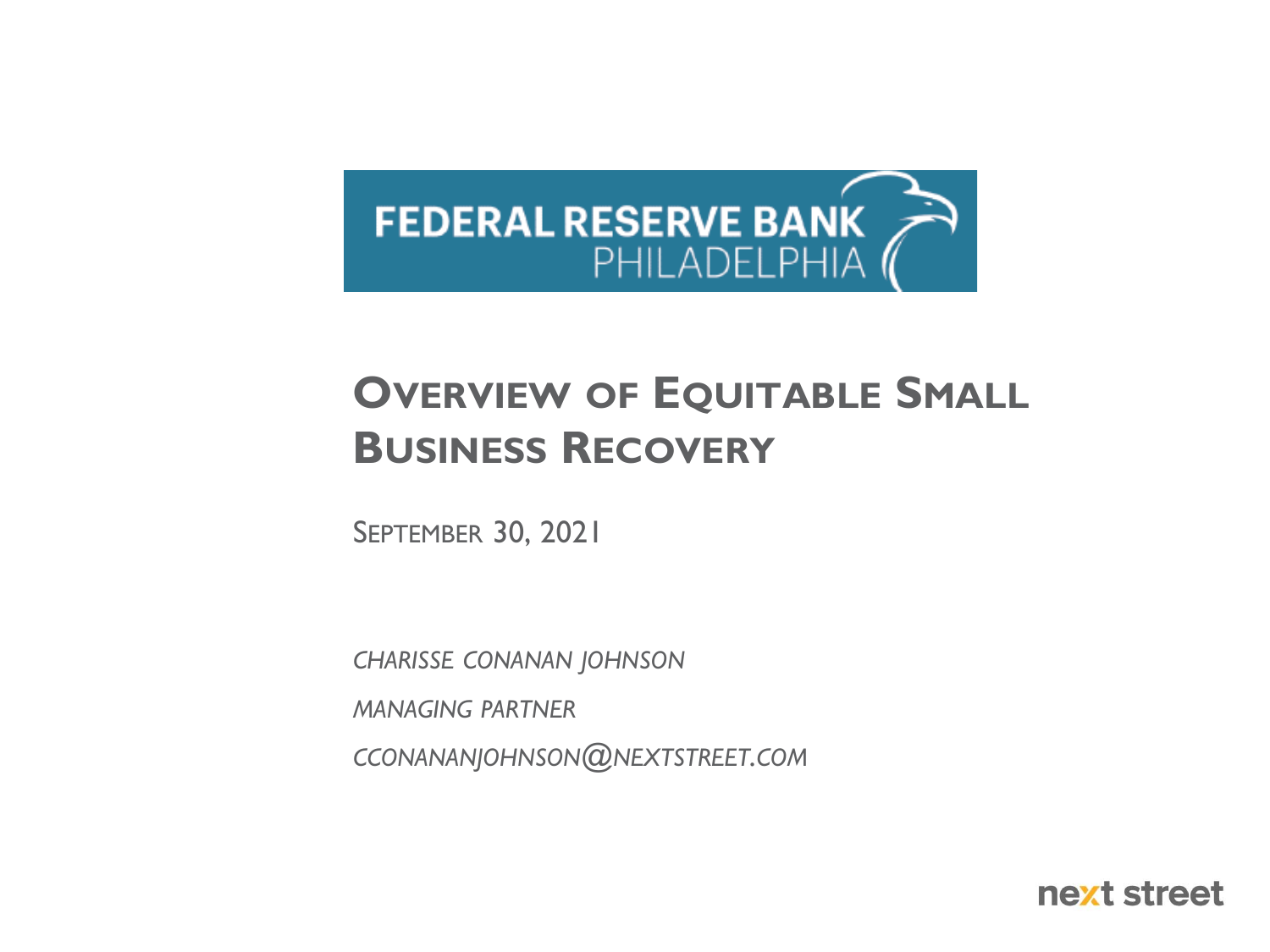# **INTRODUCTION TO NEXT STREET:** *OVERVIEW*

Next Street has 15 years of experience supporting small businesses and the service providers, funders, and investors that ensure their success

*Next Street is a mission driven firm that mobilizes capital, customers, and capabilities to small businesses and entrepreneurs that have been systemically held back.* 

*We equip our clients with strategies and tools to advance small businesses and deliver a more inclusive US economy.* 



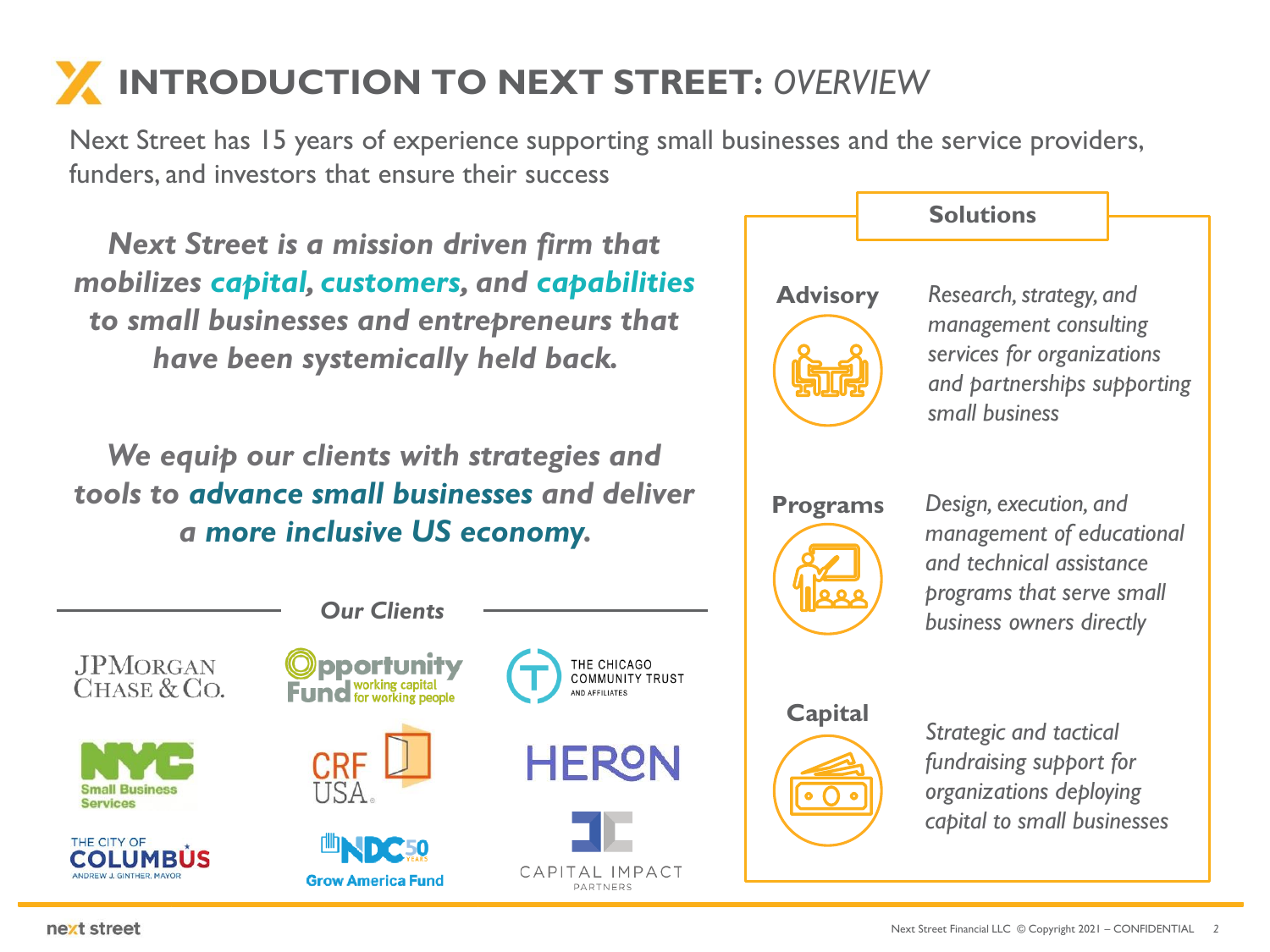<span id="page-2-0"></span>

#### **Current State of Small Business**

[Small Business Needs and Opportunities within COVID-19 Recovery](#page-8-0) [Guiding Ecosystem Principles and Collaboration](#page-13-0)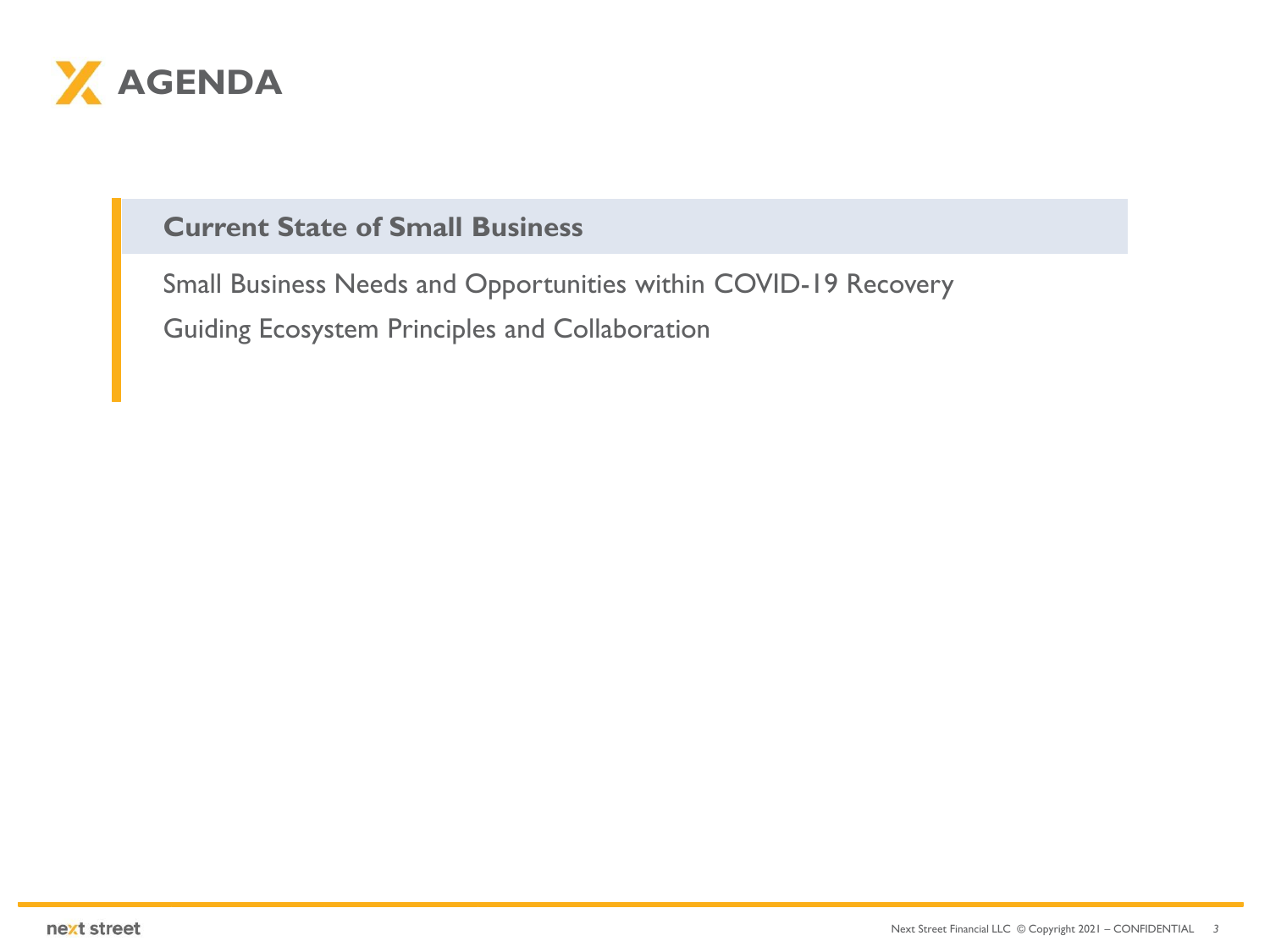



**<sup>2</sup>** *We work within (and around) the traditional system while changing it.* 

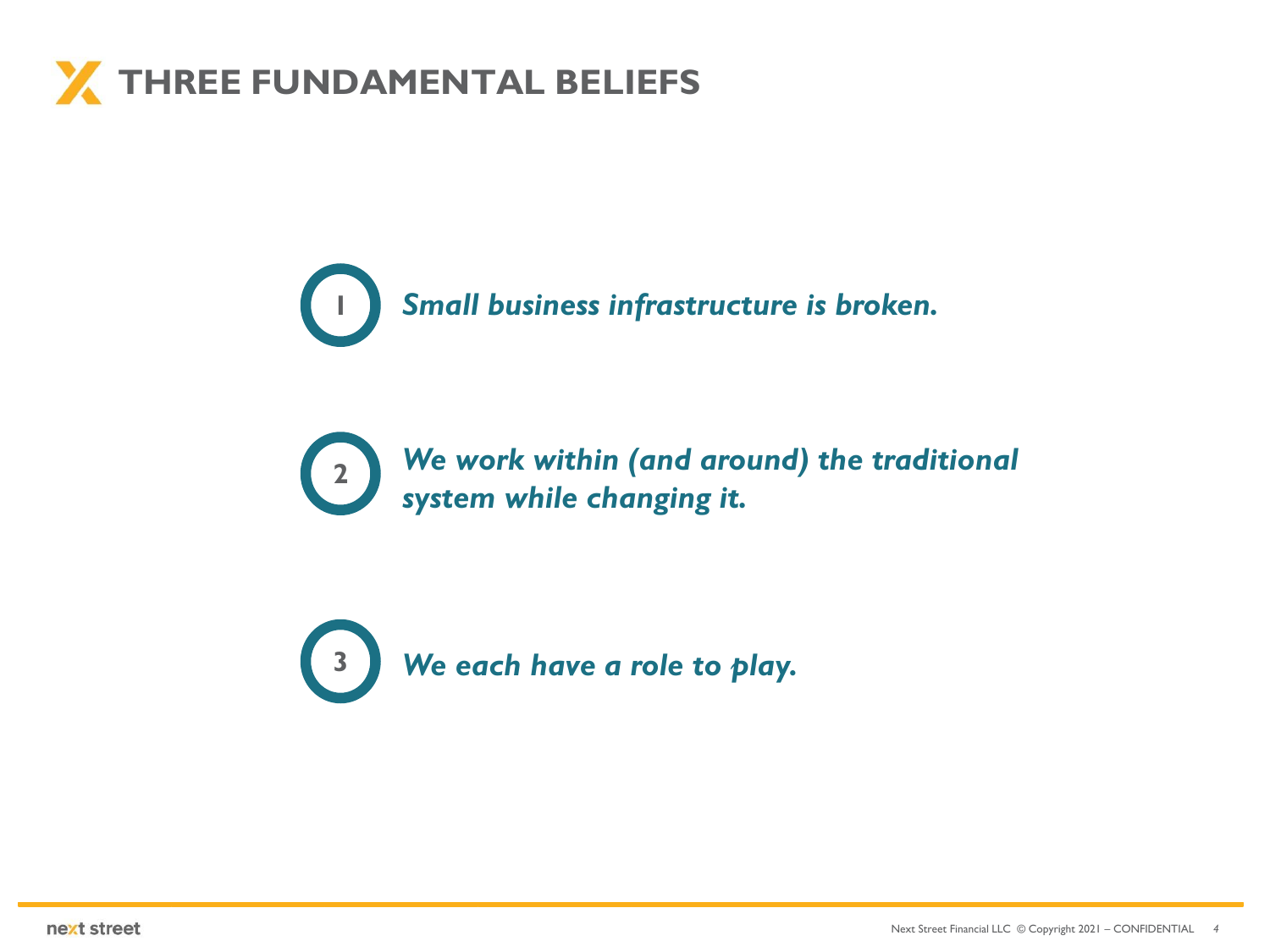

#### **Small businesses are the engines of inclusive economic growth… …but they experience persistent structural barriers to growth. Employment Wealth Creation Build and Sustain Communities 66%** *of net new private-sector jobs from 2010-2017* **5x** *Median net worth of families with a small business owner compared to those who worked for someone else* **68%** *of every \$100 spent at a local business stays in the community vs. only 42% when spent at a non-local business* **Access to Capital Access to Customers Access to Services 52%** *of all small businesses have a financing shortfall or unmet financing needs* **#1** *challenge for small business owners in Boston is customer acquisition and retention, but less than 5% of local business service organizations help with this* **17%** *of small business owners believe access to and higher quality training programs is the top local policy priority*

Sources: SBA.gov; Federal Reserve Bulletin March 2006; Bridging the Divide, Aspen Institute; Michigan State Why Buy Local; Federal Reserve

Bank 2019 Small Business Credit Survey; Next Street City of Boston Small Business Report; Next Street City of Chicago Small Business Report; Next Street Financial LLC © Copyright 2021 – CONFIDENTIAL 5 Rhode Island Small Business Report; Thumbtack 2018 Small Business Friendliness Survey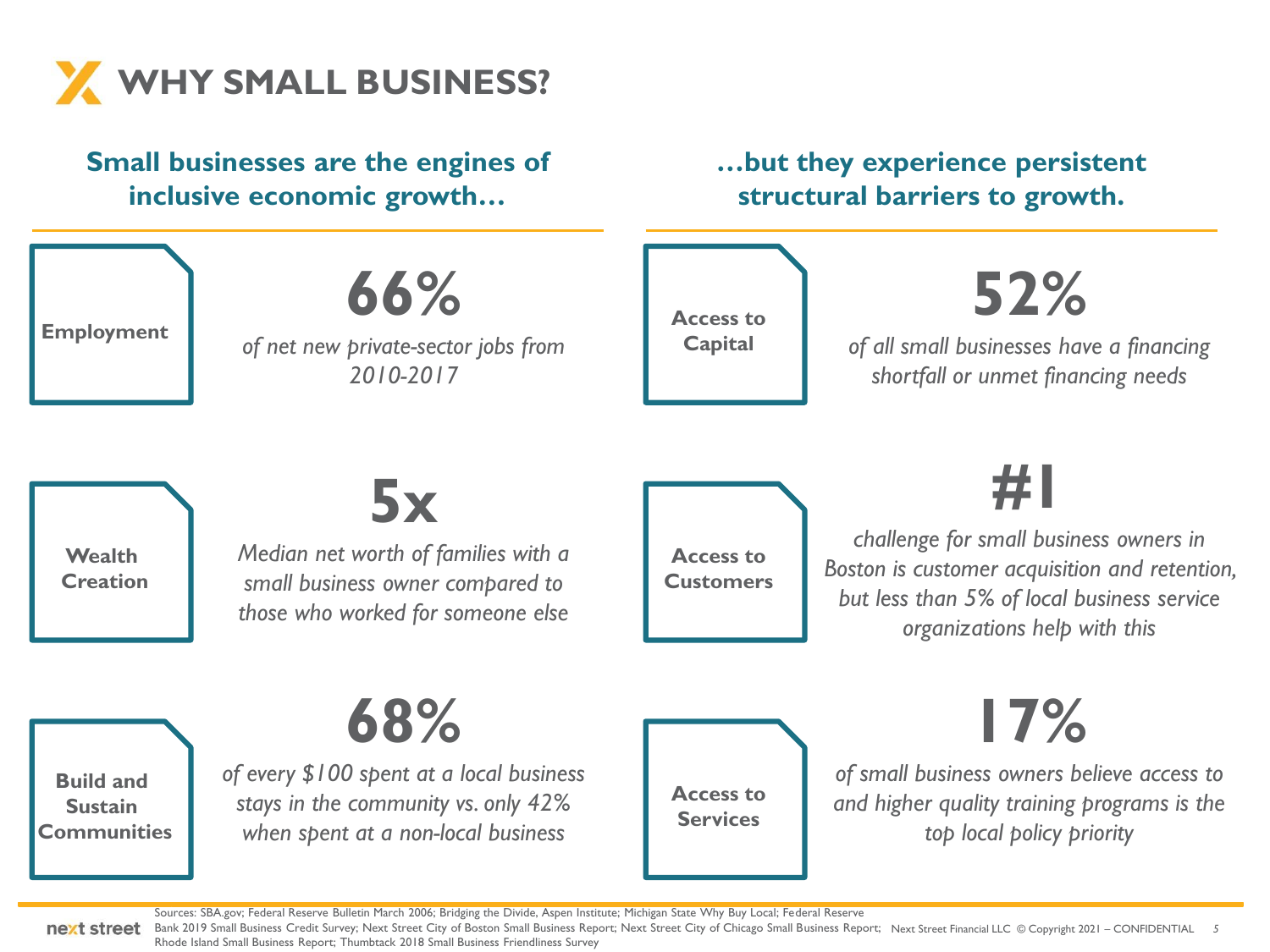### **THE PROBLEM:** *INSUFFICIENT AND INEQUITABLE CAPITAL ACCESS*

#### **This broken capital system creates persistently inequitable outcomes in access to small business financing…**

### **<1%**

Less than a percent of venture capital funding

goes to Black founders **2x** Loan denial rates for business owners of color are twice as high as those of White business owners



Business owners of color pay interest rates that are 22% higher than White business owners (7.8% vs 6.4%)

**-39%**

The average loan to a POCowned business is 39% smaller than the average loan to a white-owned business (\$363K vs \$592k)



Business owners of color that do get funding receive their full amount sought 28% less often than White business owners (40% vs. 68%)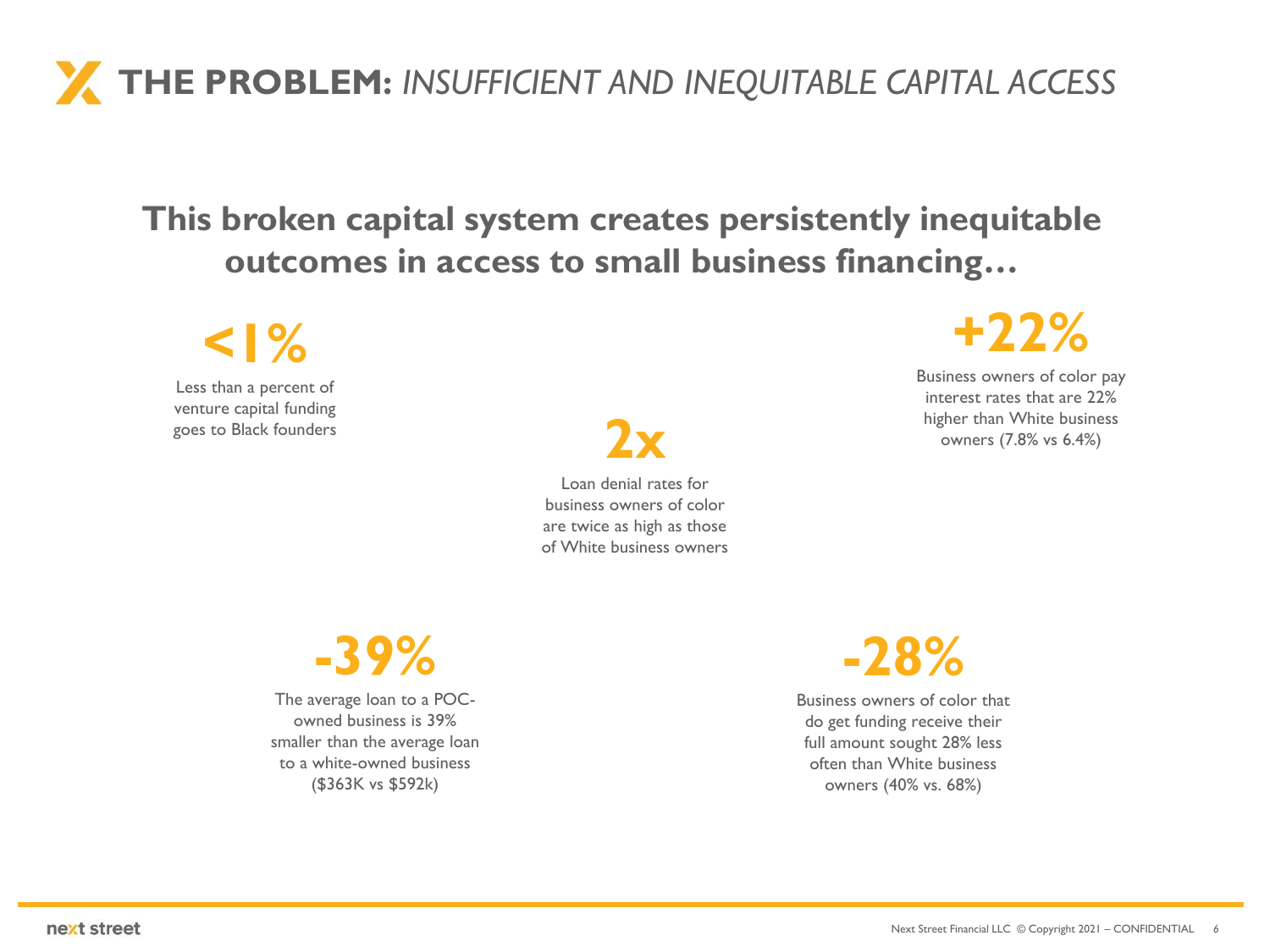#### **SEPARATE AND UNEQUAL INFRASTRUCTURE FOR BUSINESS OWNERS OF COLOR**

#### **Contract Contract**  $\Box$ duudo tuuri  $(\overline{111111})$ *tuur*i **TITLE** ičñi lonl lonl lon  $\Box$  $\Box$ **Contract Contract Contract** duun *imut* ,,,,,,, *imut* **TTTTTT** löril loni lonl loni ION



of government funding reaches Black or Latino(a) business owners despite them making up over 30% of all small businesses



#### **Systemic Bias**

Black-owned small businesses are approved for financing at **1/3 the rate**  of white-owned small businesses



#### **Broken Channels**

Decades of mistrust have made business owners of color **half as likely** to use mainstream financial institutions—who control **98% of funding**



#### **Bottlenecked Help**

Local providers that are utilized by Black and Latino(a) small businesses are only allocated **2% of funding** hindering their ability to help

\*Includes employer and non-employer businesses

Source: US Census, National Community Reinvestment Coalition, Federal Reserve 2020 Small Business Credit Survey, Small Business Administration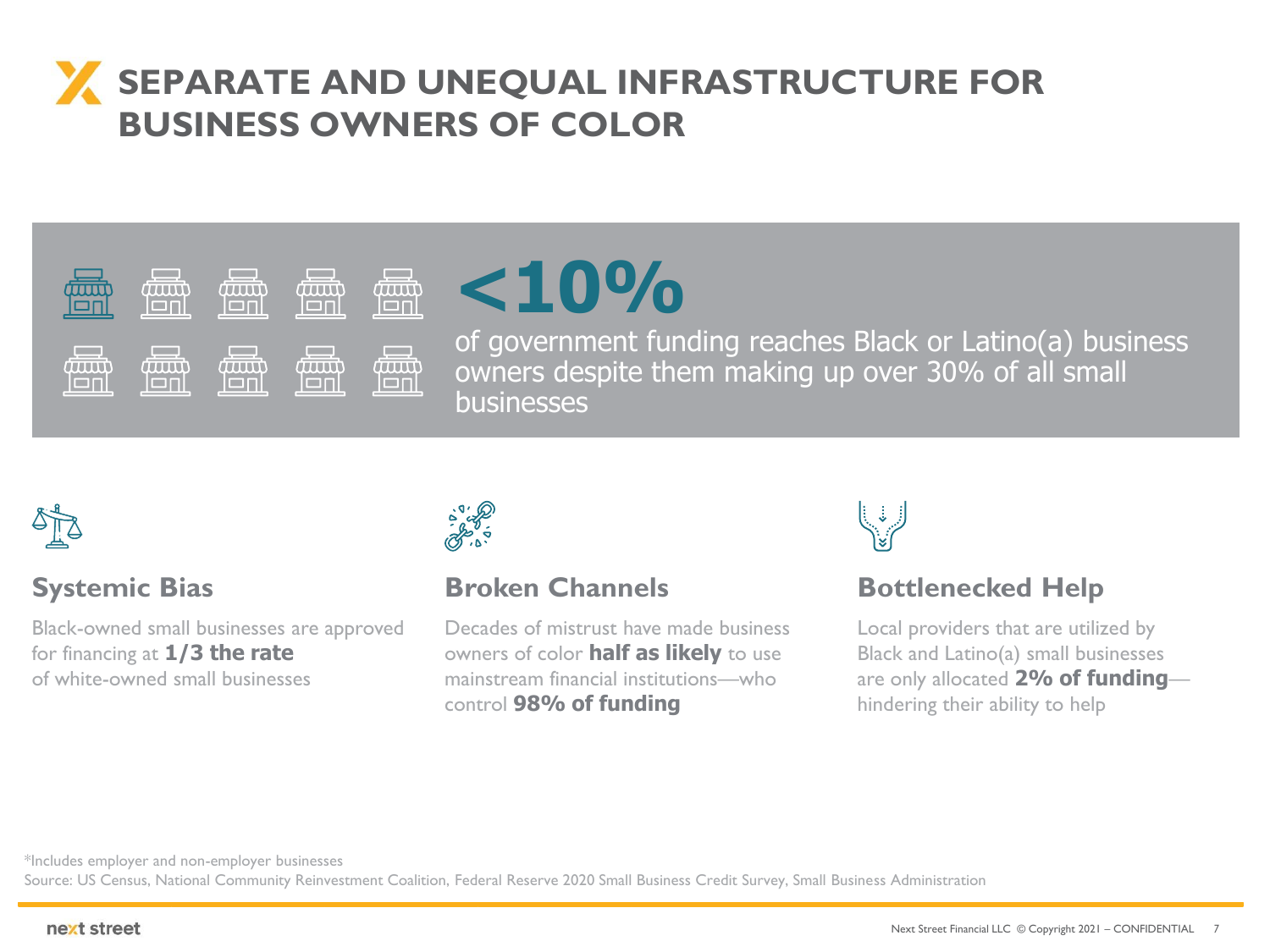# **THE OPPORTUNITY:** *SMALL BUSINESS GROWTH*

#### **SMALL BUSINESS STARTS NATIONALLY ARE AT UNPRECEDENTED HIGHS**

*Since July 2020 applications for small business licenses have been up more than 50% over pre-pandemic levels.* 

#### **MORE NEW SMALL BUSINESS OWNERS THAN EVER ARE PEOPLE OF COLOR**

*In 2020 rates of new entrepreneurship among Black, Asian, and Hispanic Americans were at or above the rate for White Americans.*



Intentionally supporting the millions of new businesses owned by people of color that have been formed in the past year is an opportunity to **equitably rebuild our economy.**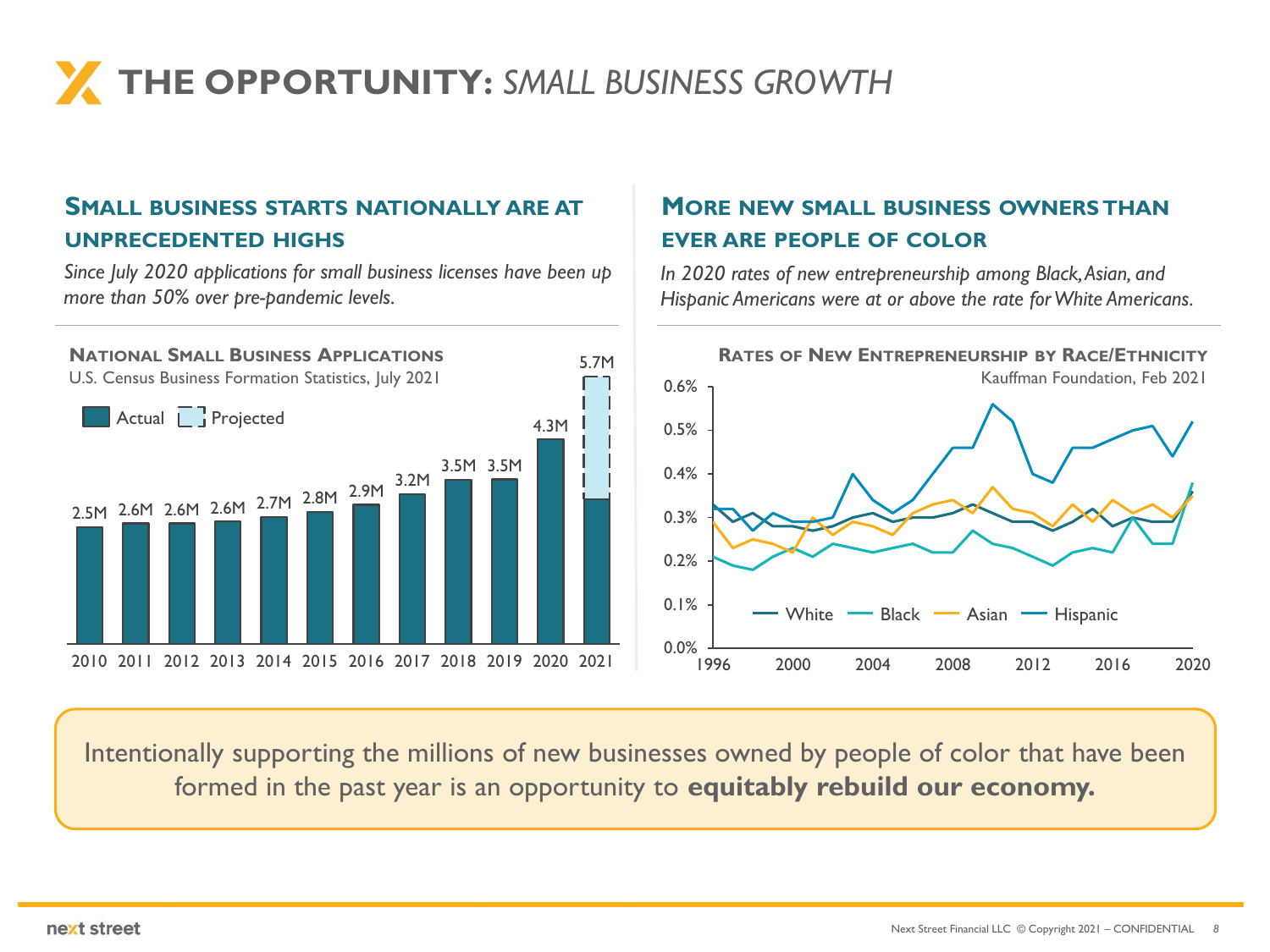<span id="page-8-0"></span>

[Current State of Small Business](#page-2-0)

#### **Small Business Needs and Opportunities within COVID-19 Recovery**

[Guiding Ecosystem Principles and Collaboration](#page-13-0)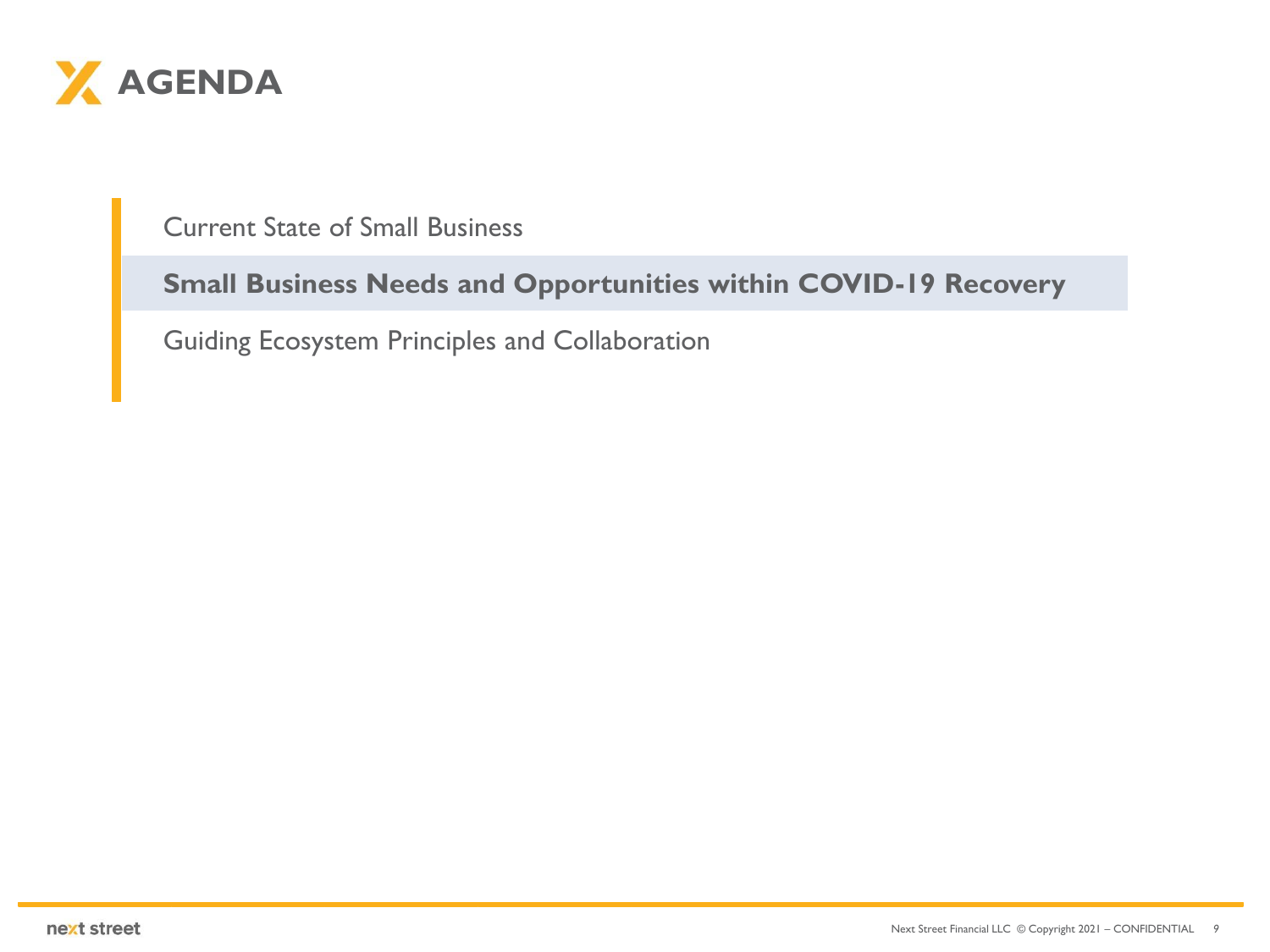#### **COOK COUNTY COVID-19 RECOVERY – SMALL BUSINESS ASSISTANCE:** PROGRAM COMPONENTS



*cookcountysmallbiz.org*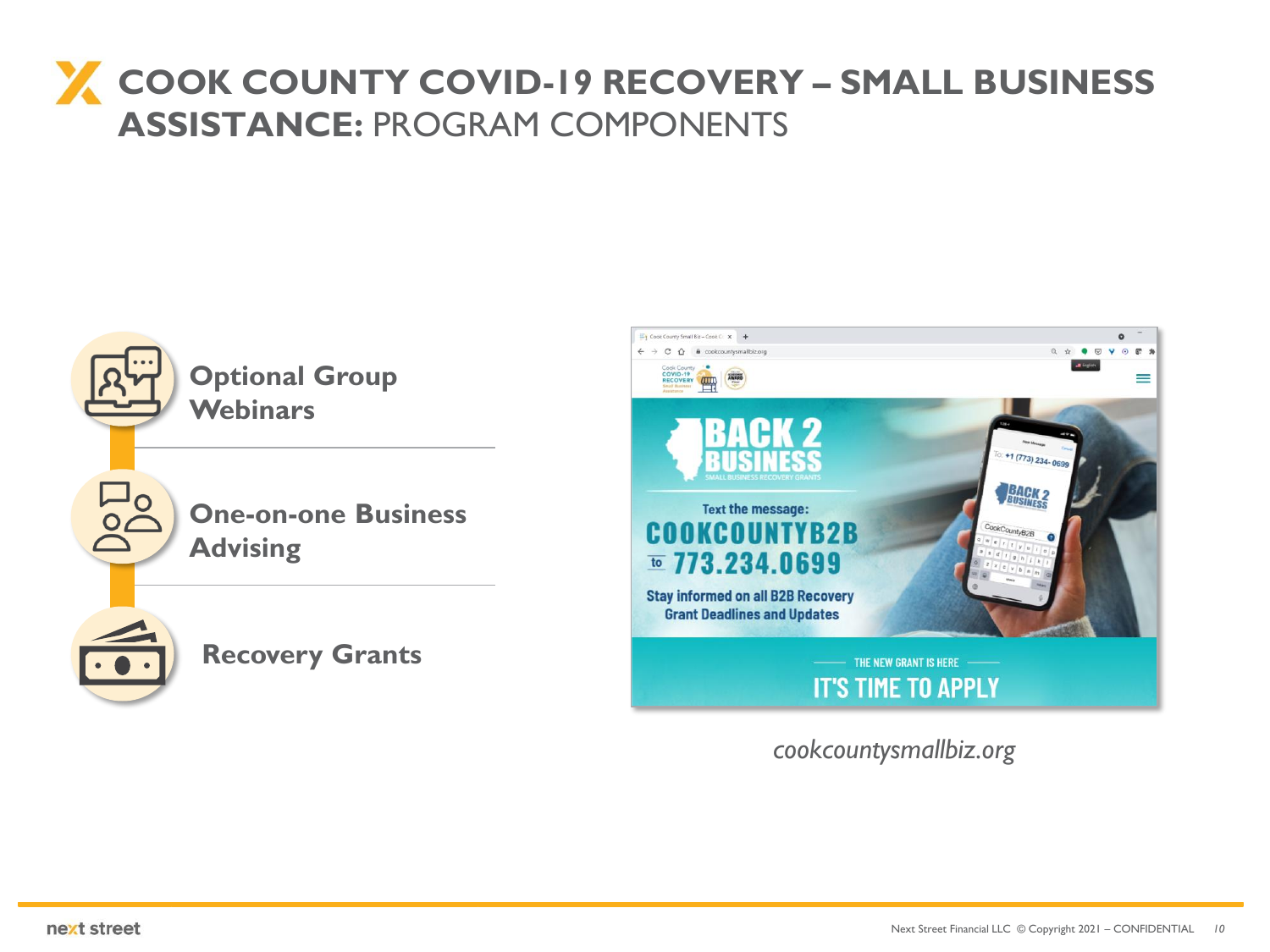#### **COOK COUNTY COVID-19 RECOVERY – SMALL BUSINESS ASSISTANCE PROGRAM:** *IMPACT*

The Initiative helped to deploy **\$16.9M in grants to 1,690 small businesses**, as well as provide deeper business advising to those businesses and nearly **2,000 more who were seeking technical assistance**

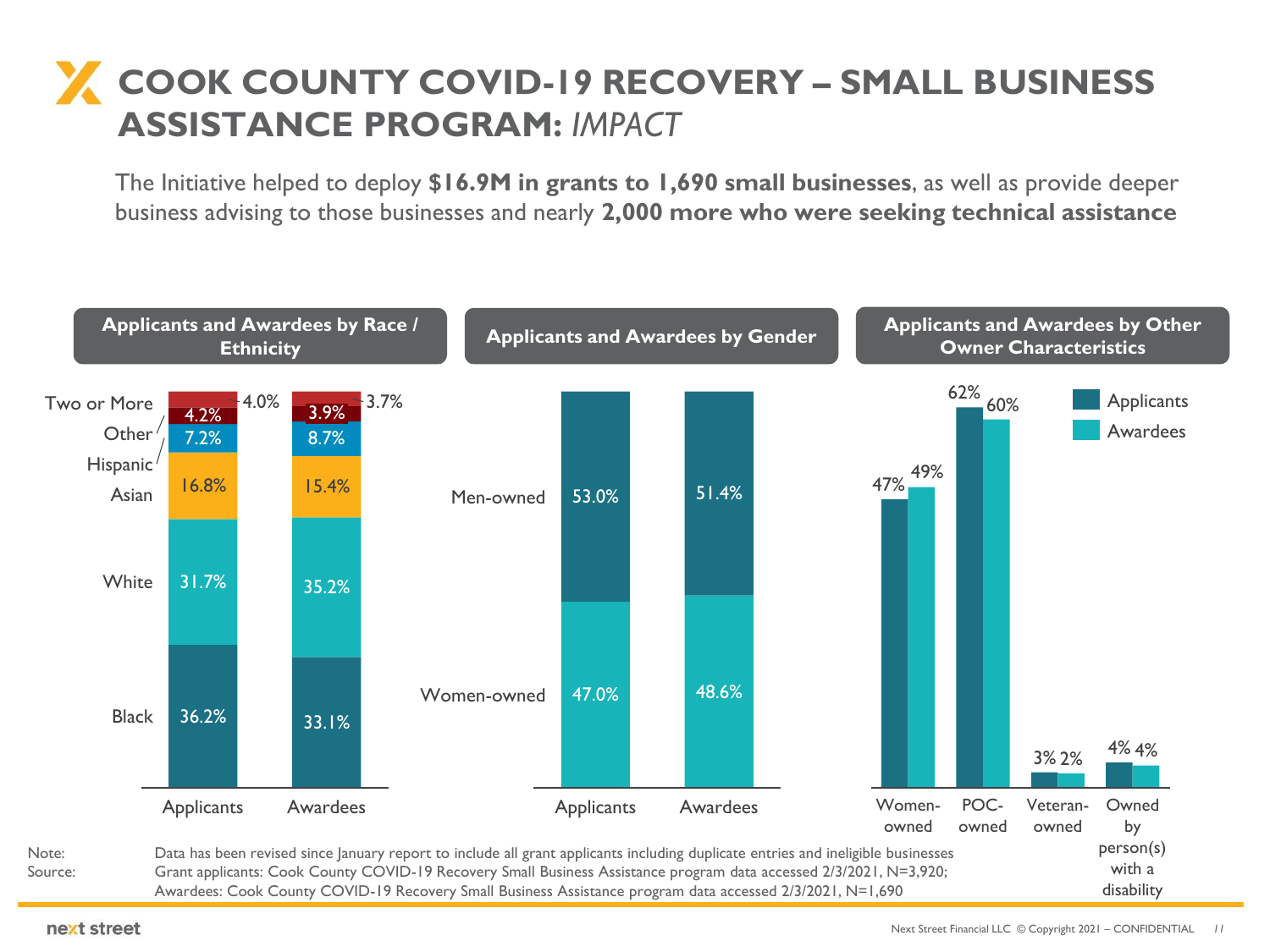#### **COOK COUNTY COVID-19 RECOVERY – SMALL BUSINESS ASSISTANCE PROGRAM:** *KEY LEARNINGS*

| <b>Areas of opportunity for future</b><br>developments                                                                                                                                                                                                                                       |  |  |  |
|----------------------------------------------------------------------------------------------------------------------------------------------------------------------------------------------------------------------------------------------------------------------------------------------|--|--|--|
| > Increased capacity<br>> Streamlined grant applications and<br>audit process<br><b>Improved matchmaking</b><br>> Continue building on success of program<br>through:<br>> Additional BSO peer learning<br>> New TA delivery formats<br><b>Updated partner roles and</b><br>expanded network |  |  |  |
|                                                                                                                                                                                                                                                                                              |  |  |  |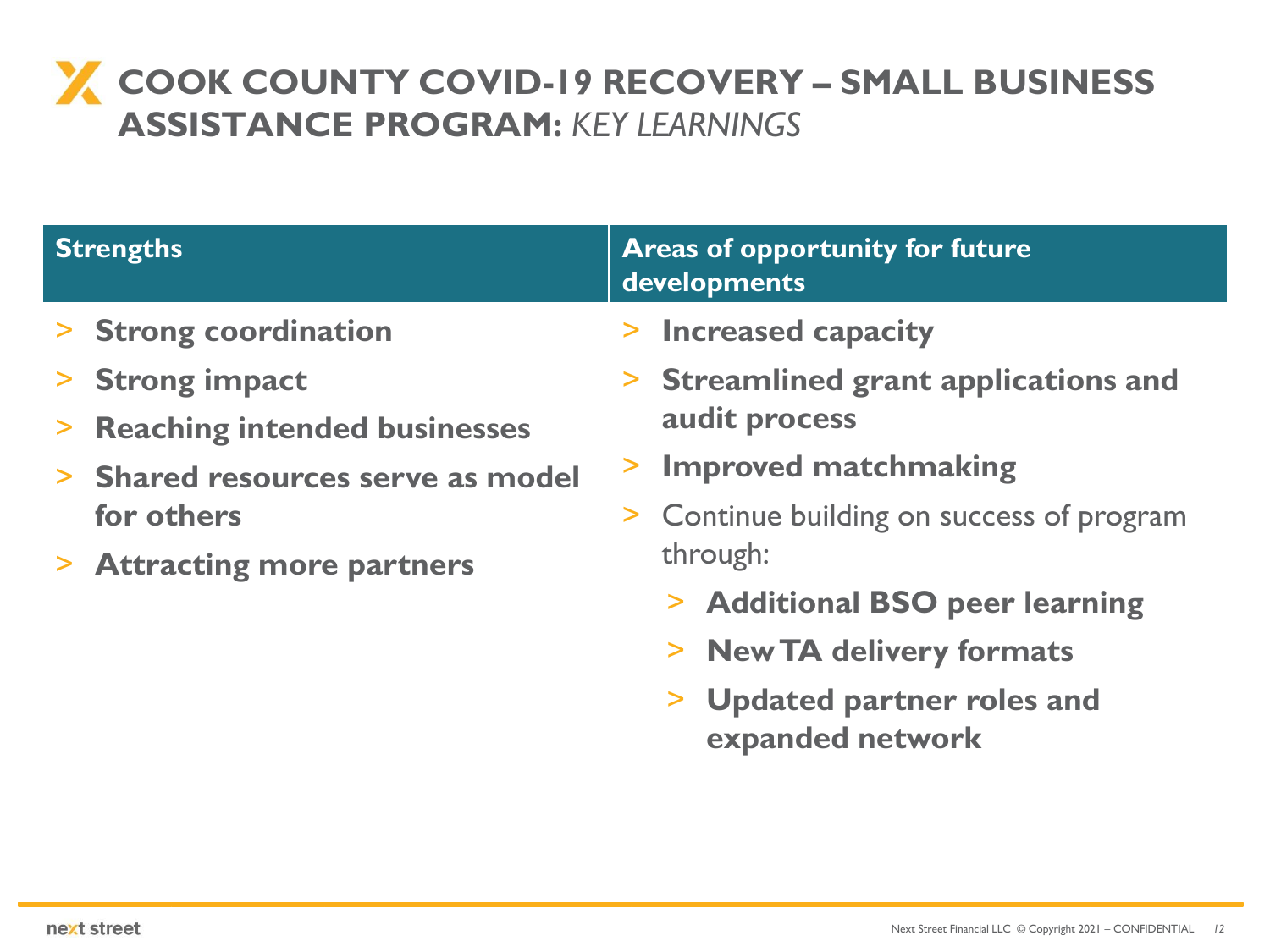## **KAUFFMAN BRIEF:** *ECOSYSTEM STAKEHOLDERS*

The Kauffman Brief highlighted the top ecosystem assets and the types of organizations that contributed them as part of the Cook County COVID-19 Recovery SB Assistance program

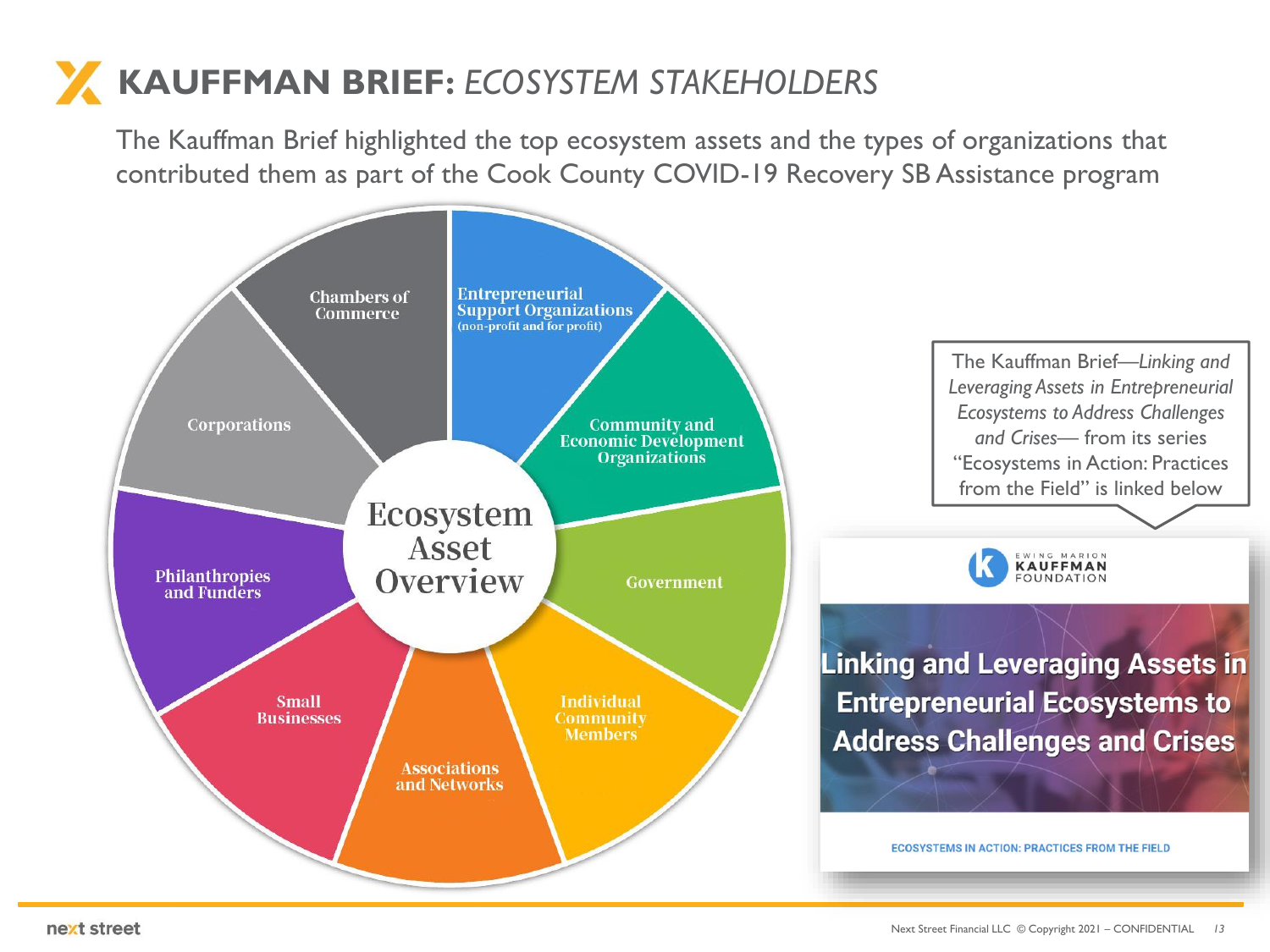<span id="page-13-0"></span>

Current State of Small Business

[Small Business Needs and Opportunities within COVID-19 Recovery](#page-2-0)

**Guiding Ecosystem Principles and Collaboration**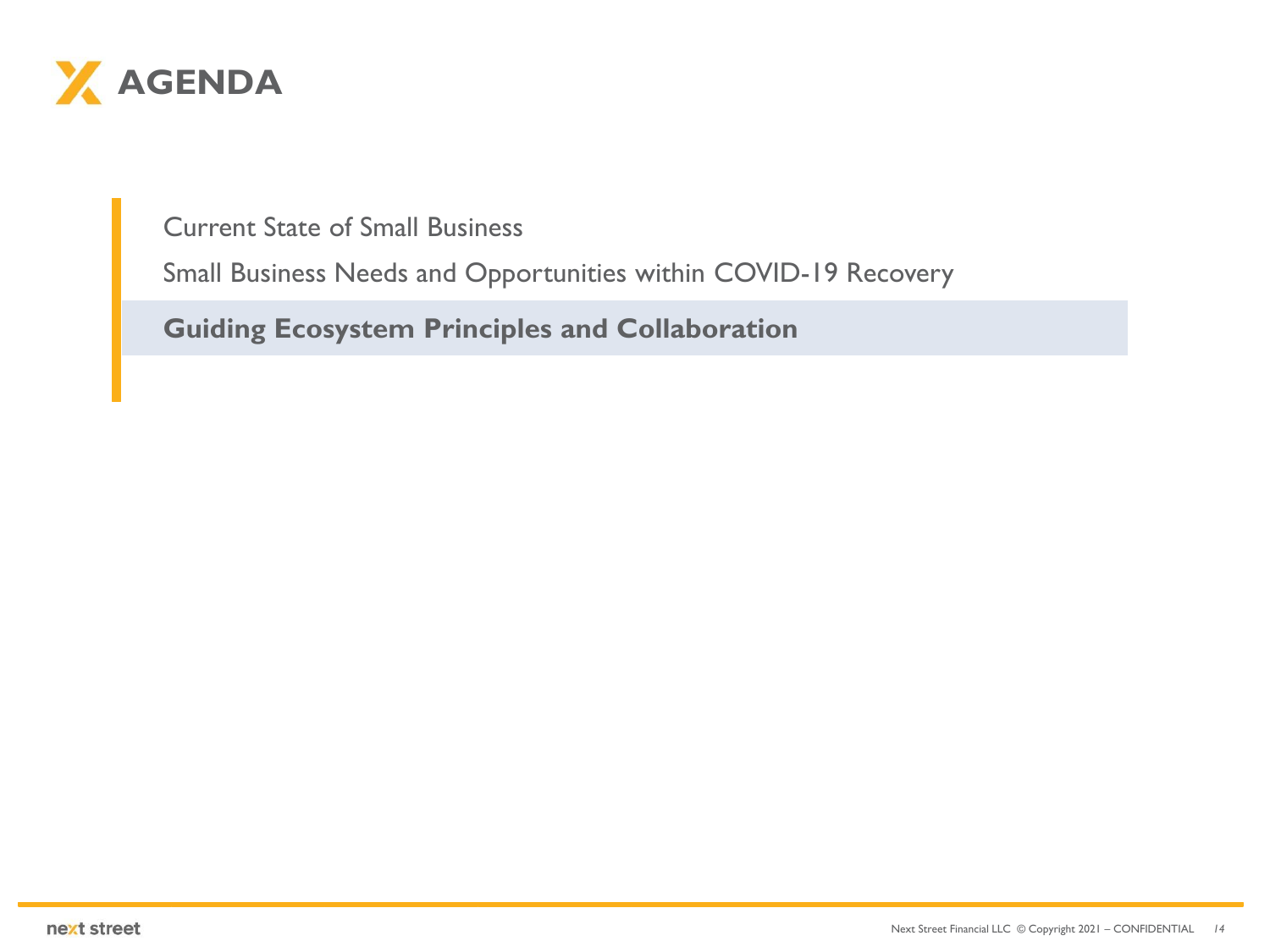**PHILADELPHIA ECOSYSTEM (1 OF 3):** *STATE OF SMALL BUSINESS* 

**Philadelphia houses a robust small business ecosystem which have been historically clustered in traditional "main street" and professional services industries**

**Disparities in small business ownership, employment, and revenue in Philadelphia persist for businesses owned by people of color and women**

**Small businesses in Philadelphia have been hard hit by the public health measures adopted to reduce the spread of COVID-19, with the pandemic disproportionately impacting industries with high representations of the region's small business owners of color**



Next Street partnered

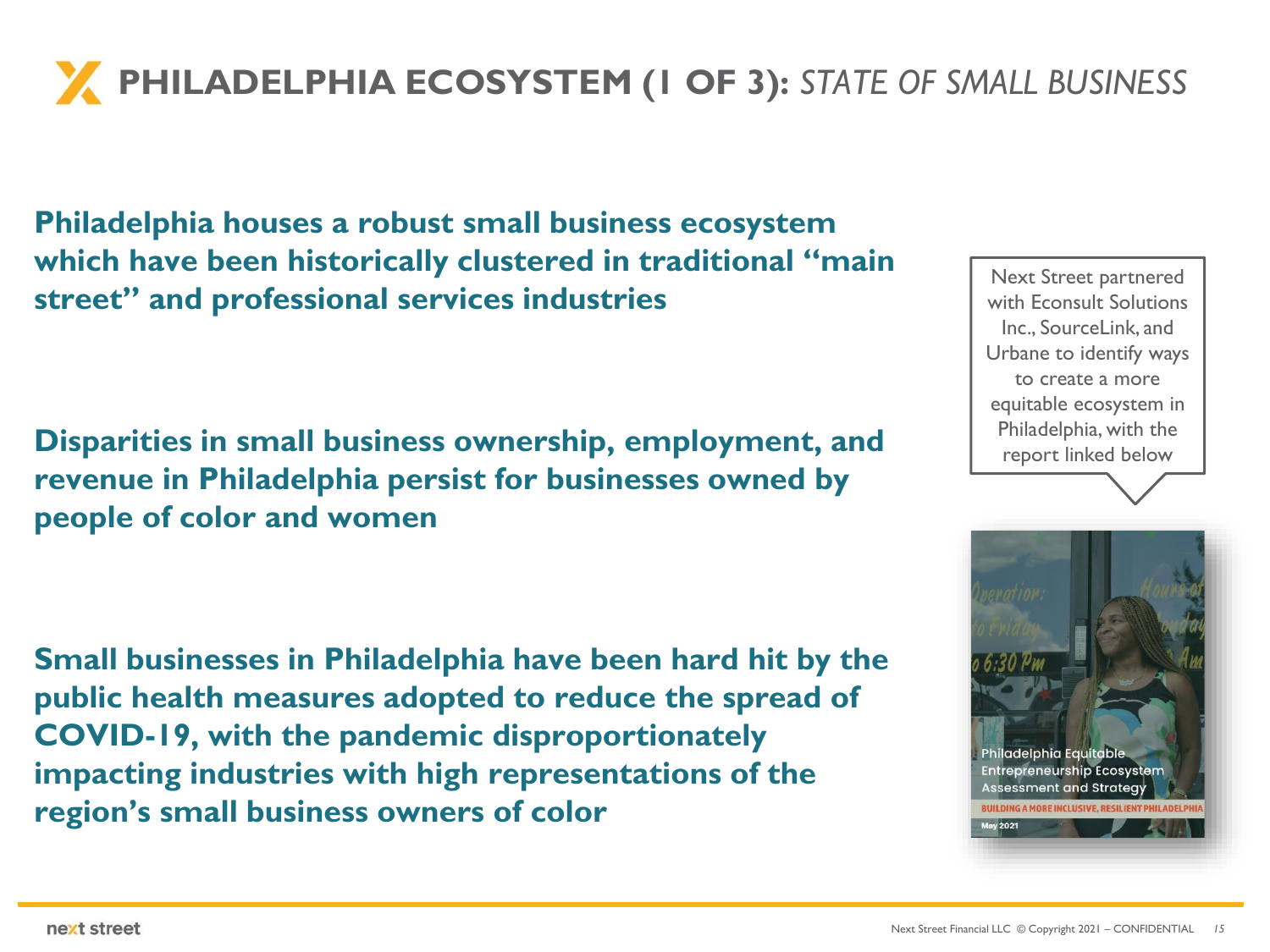### **PHILADELPHIA ECOSYSTEM (2 OF 3):** *STRATEGIC SOLUTIONS*

During our collective process, Next Street coalesced around a proposed path path forward to uplift and catalyze BIPOC entrepreneurs and create a more inclusive and resilient entrepreneurship ecosystem in Philadelphia

#### **Philadelphia Equitable Entrepreneurship Ecosystem: Strategic Solution Pillars**

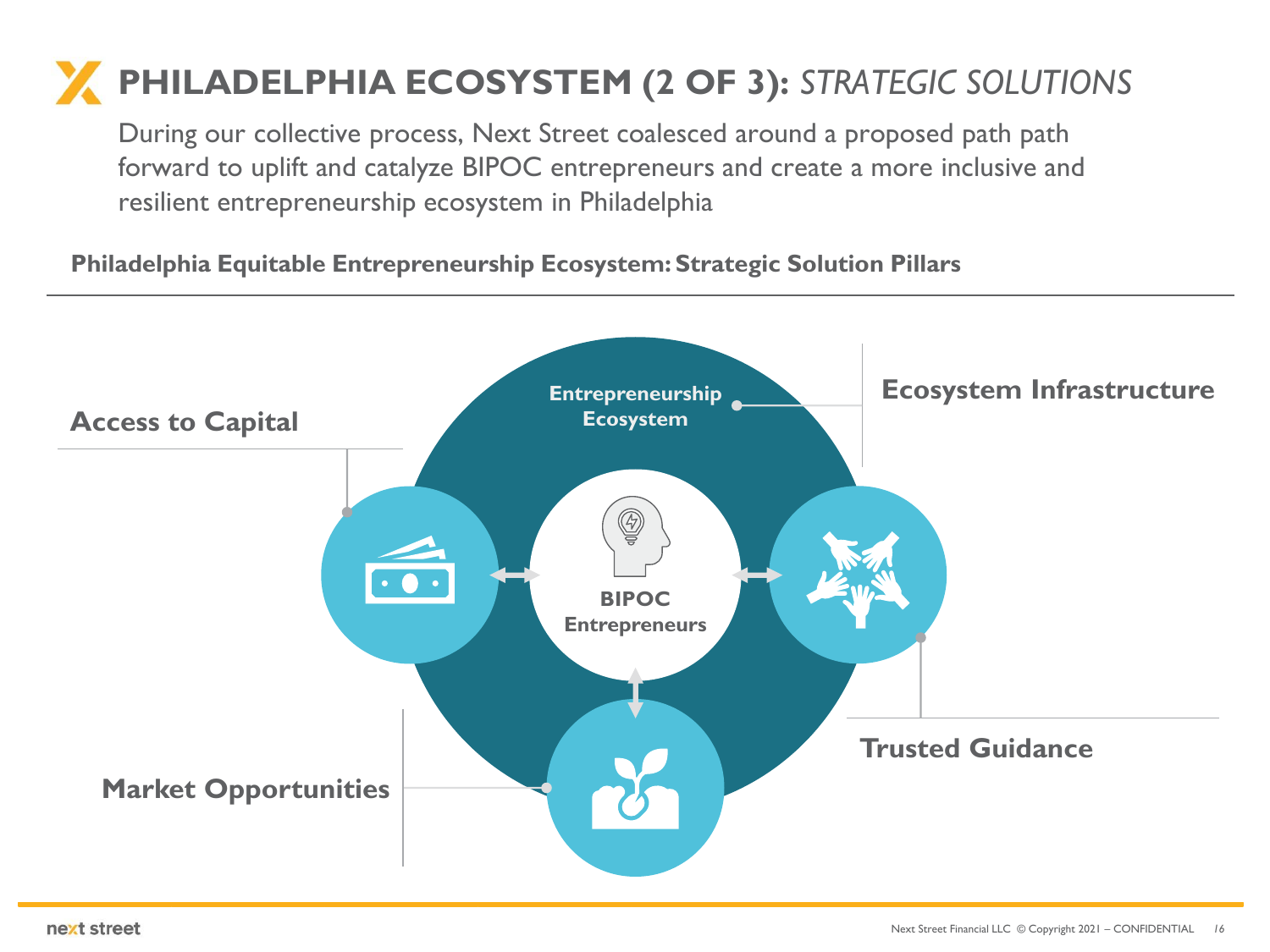# **PHILADELPHIA ECOSYSTEM (3 OF 3):** *COALITION STRUCTURE*



Coalition members **Coalition members**

> Coalition org support **Coalition org support**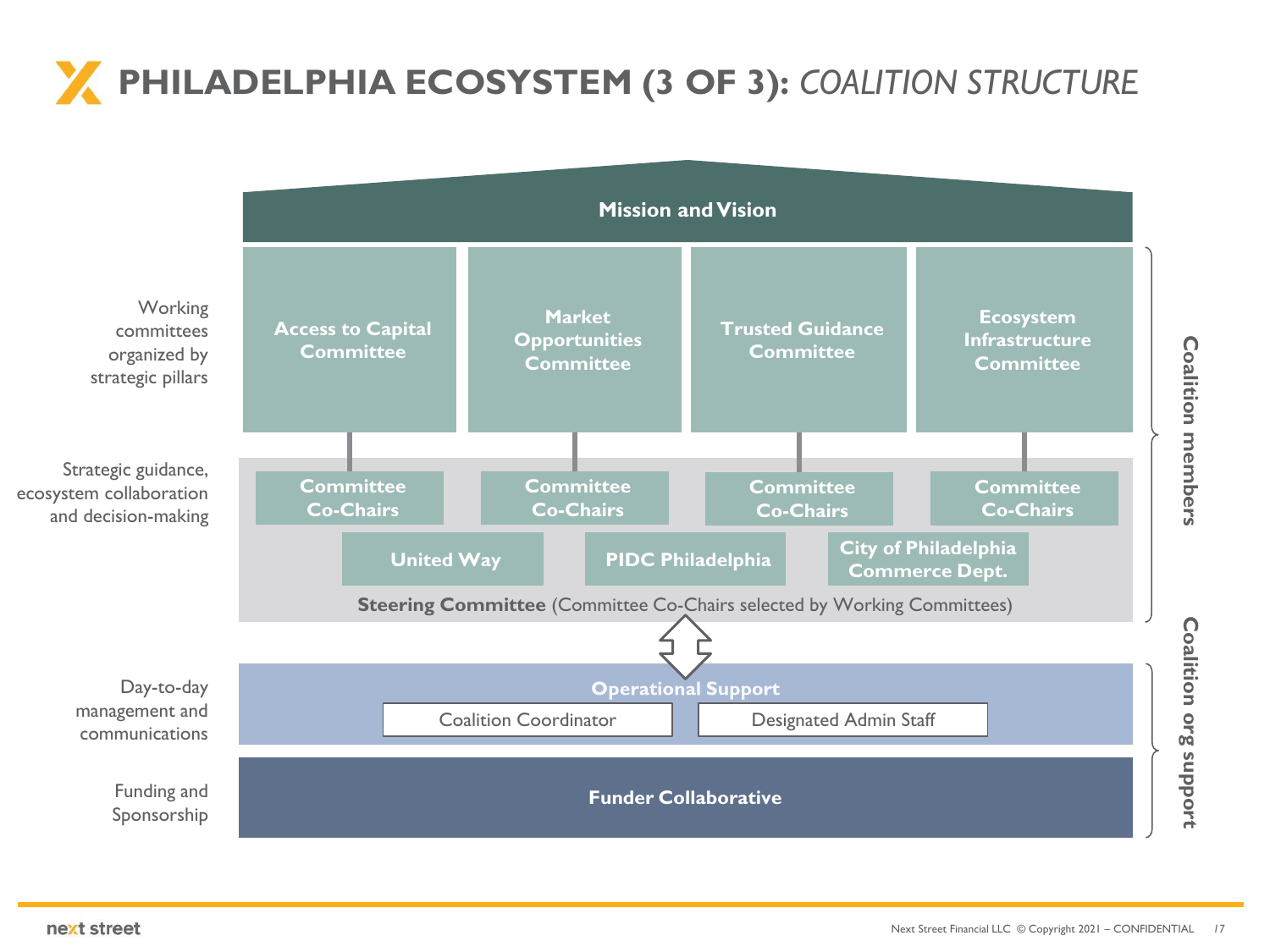# **SMALL BUSINESS ECOSYSTEMS PLAYBOOK (1 OF 3):** *APPROACH*

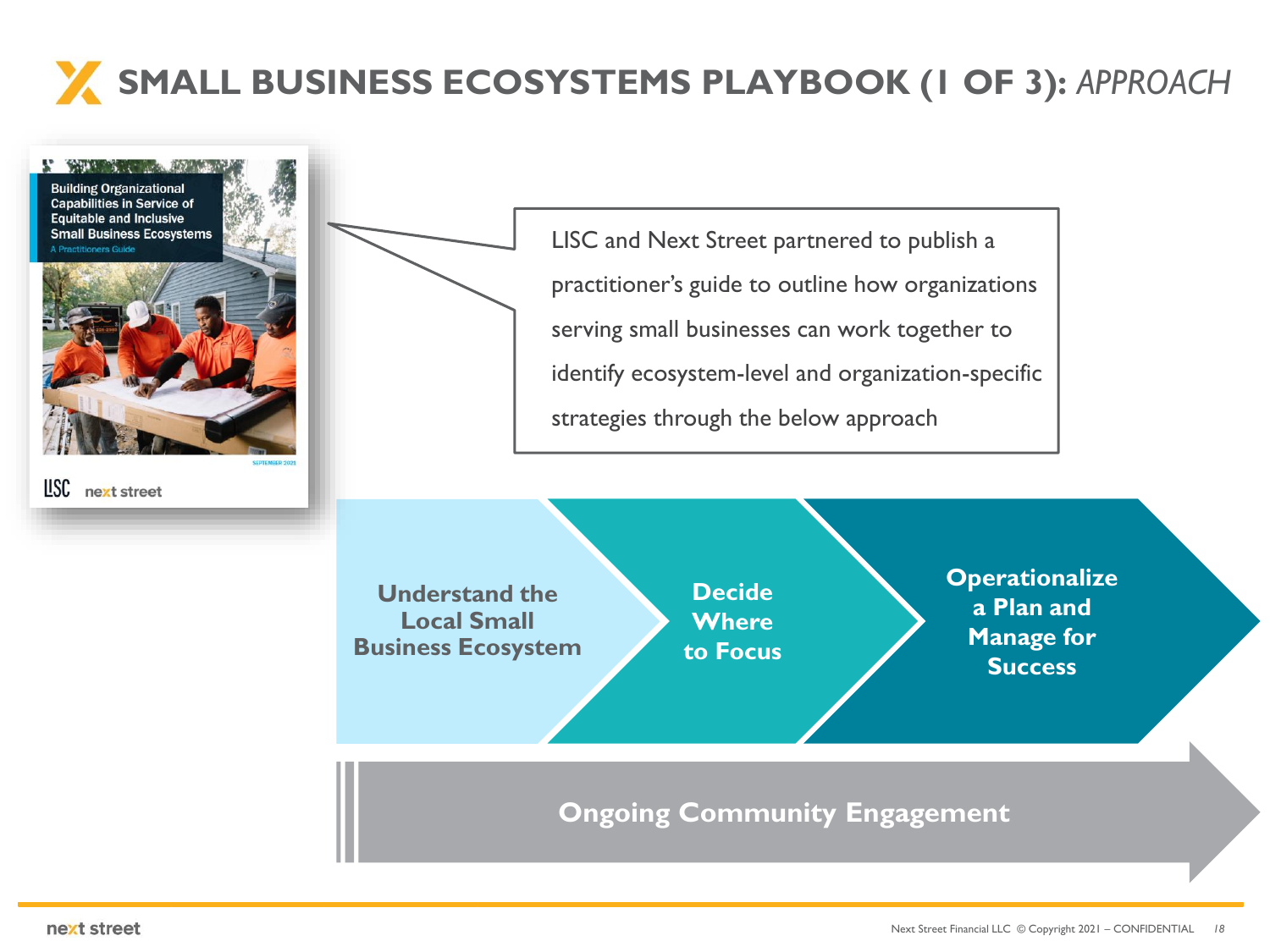### **SMALL BUSINESS ECOSYSTEMS PLAYBOOK (2 OF 3):** *GUIDING PRINCIPLES*

Strategies for small business ecosystems should follow community development best practices through the following guiding principles

- > **Realize Equity:** Break down structural barriers to capital access and racial and economic wealth equality
- > **Build on Strengths:** Work at the intersection of locational advantages, existing partnerships, and growing industries and occupations
- > **Develop Community-Based Solutions:** Recognize that each solution works best when all solutions are pursued together, informed by one another, connected to and influenced by broader strategies
- > **Pursue Solutions Comprehensively:** Invest in on-the-ground collaboration by coordinating and integrating resources and actors across sectors to develop and implement a shared action agenda that drives inclusive growth
- > **Make a Commitment to Place:** Focus on specific communities to address concentrated opportunity gaps in a more strategic and impactful way
- > **Create New Partners, Leverage Existing Ones:** Invest in building authentic partnerships with stakeholders at all levels and sizes, identify shared goals, and leverage resources for maximum impact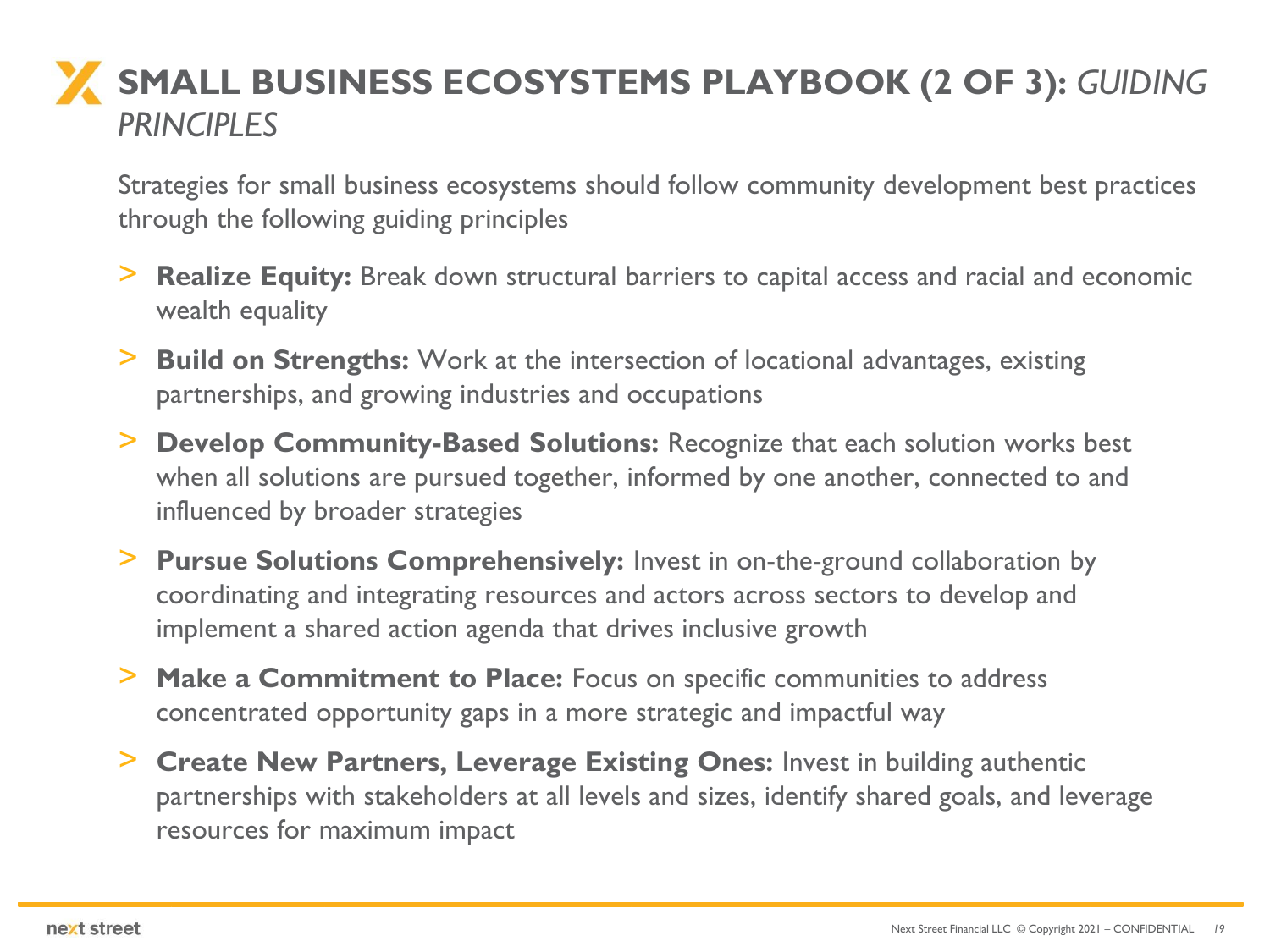### **X** SMALL BUSINESS ECOSYSTEMS PLAYBOOK (3 OF 3): *ECOSYSTEM ROLES*

Organizations serving small businesses can play different roles, ranging from systems-level actors that support the ecosystem to ground-level operators that serve small businesses directly

| $\bullet$<br><b>Services</b><br><b>Provider</b>                                                                                                                                             | Capital<br><b>Provider</b>                                                                          | <b>TT</b><br><b>Innovator</b>                                                                                                                                           | O<br>Capacity<br><b>Builder</b>                                                                                                                                                | <b>Funder</b>                                                                                   | <u>ဓု</u><br>ဓ-ဓ<br><b>Convener</b>                                                                                                                                                                                                  | <b>Advocate</b>                                                                                                                | Investigator                                                                                                                      |
|---------------------------------------------------------------------------------------------------------------------------------------------------------------------------------------------|-----------------------------------------------------------------------------------------------------|-------------------------------------------------------------------------------------------------------------------------------------------------------------------------|--------------------------------------------------------------------------------------------------------------------------------------------------------------------------------|-------------------------------------------------------------------------------------------------|--------------------------------------------------------------------------------------------------------------------------------------------------------------------------------------------------------------------------------------|--------------------------------------------------------------------------------------------------------------------------------|-----------------------------------------------------------------------------------------------------------------------------------|
| <b>Direct Operator</b>                                                                                                                                                                      |                                                                                                     |                                                                                                                                                                         |                                                                                                                                                                                |                                                                                                 |                                                                                                                                                                                                                                      |                                                                                                                                | <b>Intermediary</b>                                                                                                               |
| Provide<br>training,<br>coaching,<br>procurement,<br>technical<br>assistance or<br>other<br>wraparound<br>services to<br>help<br>businesses<br>meet their<br>customer and<br>services needs | Deploy and<br>distribute<br>capital (debt,<br>equity, grants)<br>directly to<br>small<br>businesses | Identify and<br>support new<br>offerings and<br>products to<br>provide small<br>businesses<br>with research,<br>data and<br>insights to<br>help<br>businesses<br>thrive | Build skills and<br>capability of<br>operators;<br>help<br>implement<br>system<br>enhancements,<br>provide quality<br>assurance of<br>programs and<br>elevate best<br>practice | Administer or<br>aggregate<br>funding for<br>ecosystem<br>program and<br>initiative<br>delivery | Create<br>platforms for<br>local<br>stakeholders<br>to organize,<br>collaborate,<br>and solve<br>pressing<br>issues; serve<br>as a thought<br>partner to<br>other players<br>and foster<br>connections<br>for system<br>improvements | Advance local<br>small business<br>priorities by<br>spreading<br>awareness for<br>policies,<br>protections,<br>and legislation | Research and<br>share learnings<br>to inform<br>collective<br>understanding,<br>priorities and<br>actions within<br>the ecosystem |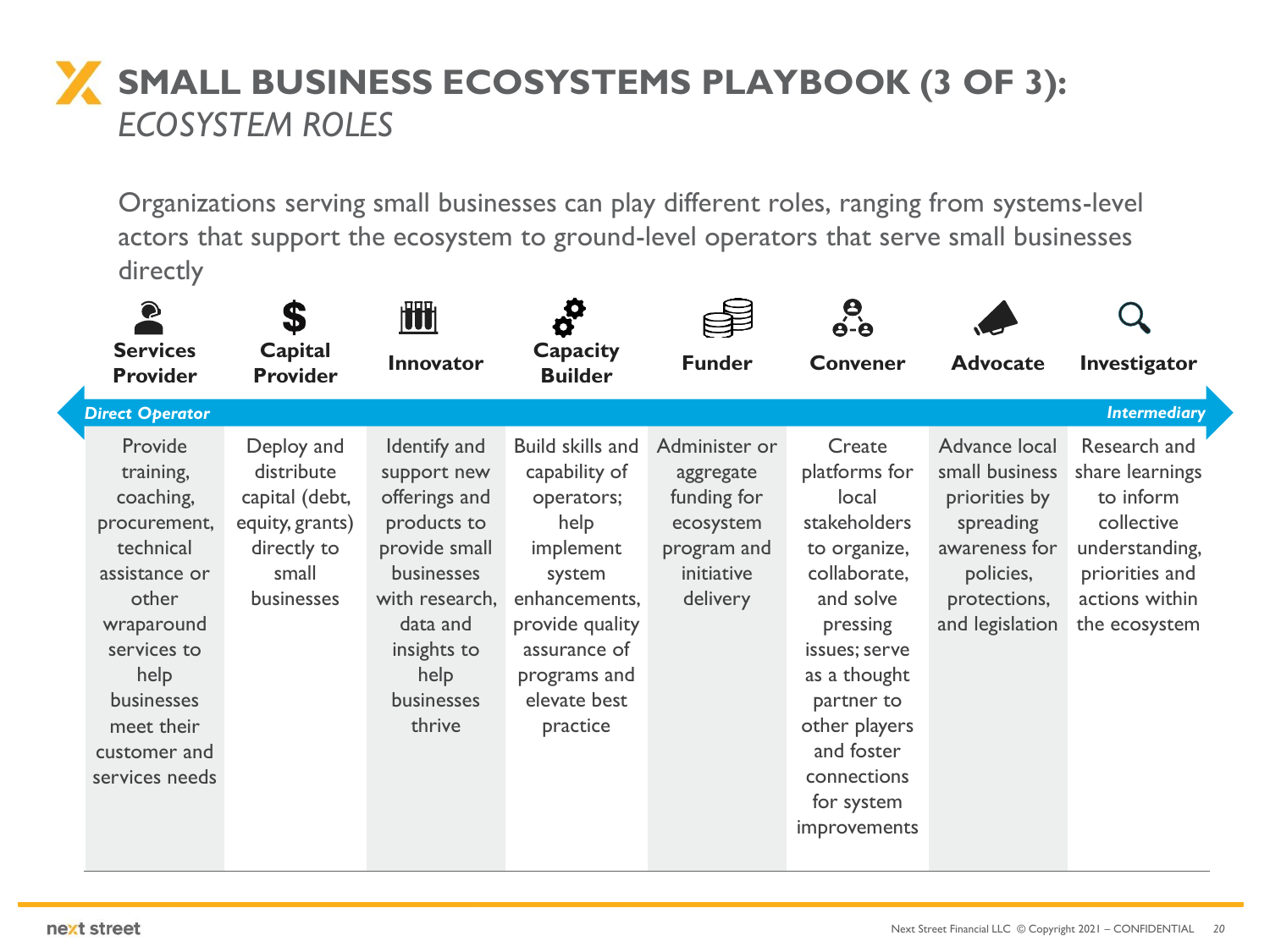# **UNDERSTANDING US SMALL BUSINESS ECOSYSTEMS**

From 2019 – 2020, Next Street partnered with Common Future to produce a set of small business support and capital ecosystem analyses in select cities across the country

In this report *(linked below)*, we share details of our approach to the analyses, highlight lessons learned and future considerations, and provide insights for communities looking to engage and build their local small business ecosystems



Recommendations on implementing a **community driven, research-based ecosystem analysis**. The recommendations reflect the key ingredients for centering community and local economies in ecosystem advancement.



Highlights of similar challenges faced by multiple cities and respective needs within their small business ecosystem. Understanding the **shared complexities** can lend itself to future brainstorming of cross-city global solutions.



**Most commonly recommended strategies** from ecosystem analyses in New York, Los Angeles, San Antonio, Indianapolis, St. Louis, Richmond and Minneapolis/St. Paul. Learnings can be used to validate within a city or compare conditions between cities and to identify opportunities to invest in cross-city work.

#### **Understanding U.S. Small Business Ecosystems**

Recommendations for Field Building and<br>Funding at the Local Level

A collaboration between **COMMONFUTURE.** next street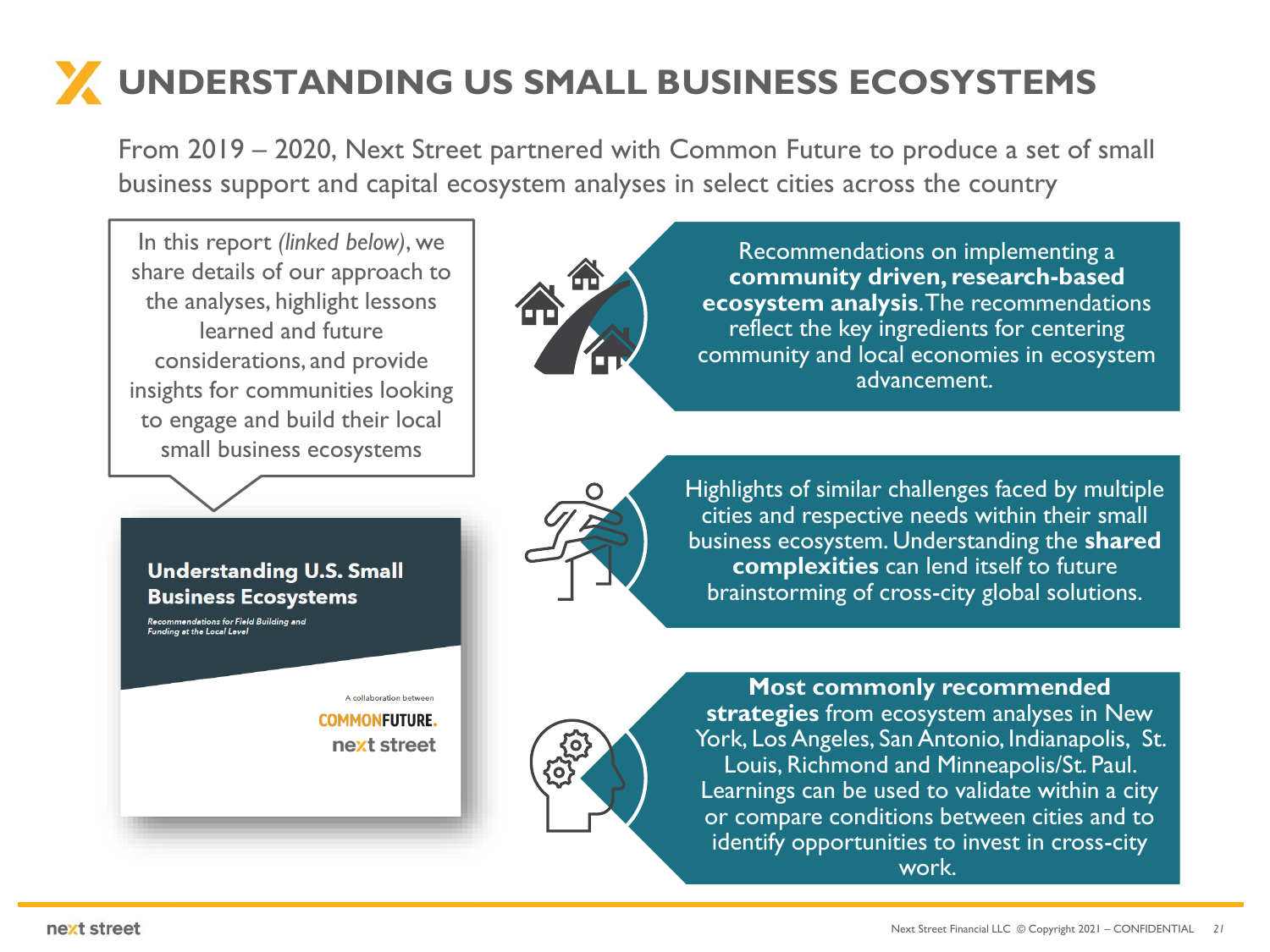### **THREE FUNDAMENTAL BELIEFS:** *RECAP*

**1** *Small business infrastructure is broken.* 

**<sup>2</sup>** *We are work within (and around) the traditional system while changing it.* 

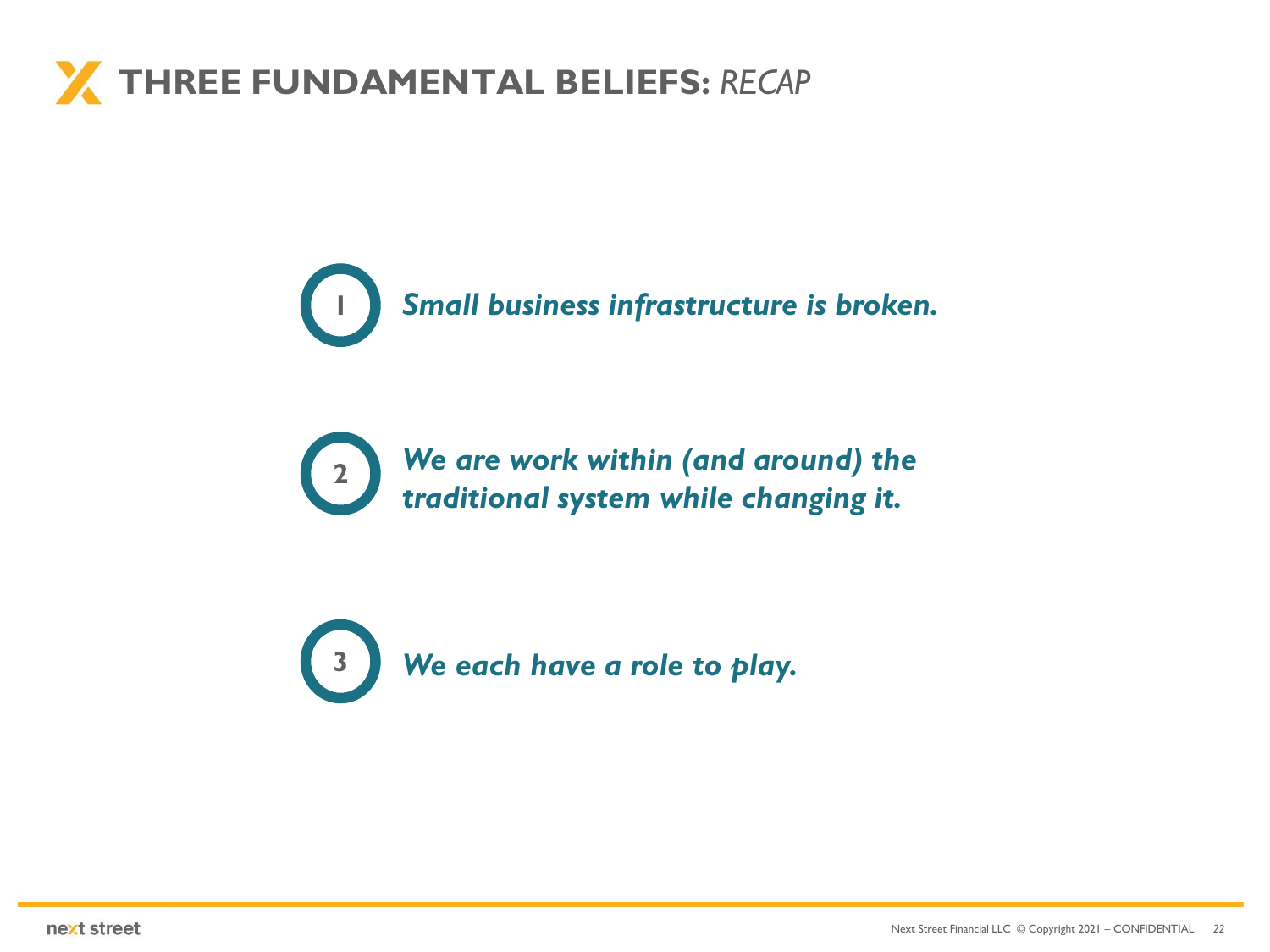# **RESOURCES: NAVNET**

NavNet is a social network that allows small business heroes to connect with all the networks, initiatives, and causes that matter to them, all on one platform

#### **NavNet Allows Business Support Professionals to:**

- Connect with 500+ members from across the country to share best practices and resources.
- Create private and public groups to communicate within their navigator network, organization, or partner network.
- Build their organization's capacity through best-inclass content, courses, and webinars from thought leaders within the space.



To sign up, visit [www.nextstreet.com/navnet](http://www.nextstreet.com/navnet) or scan the QR Code